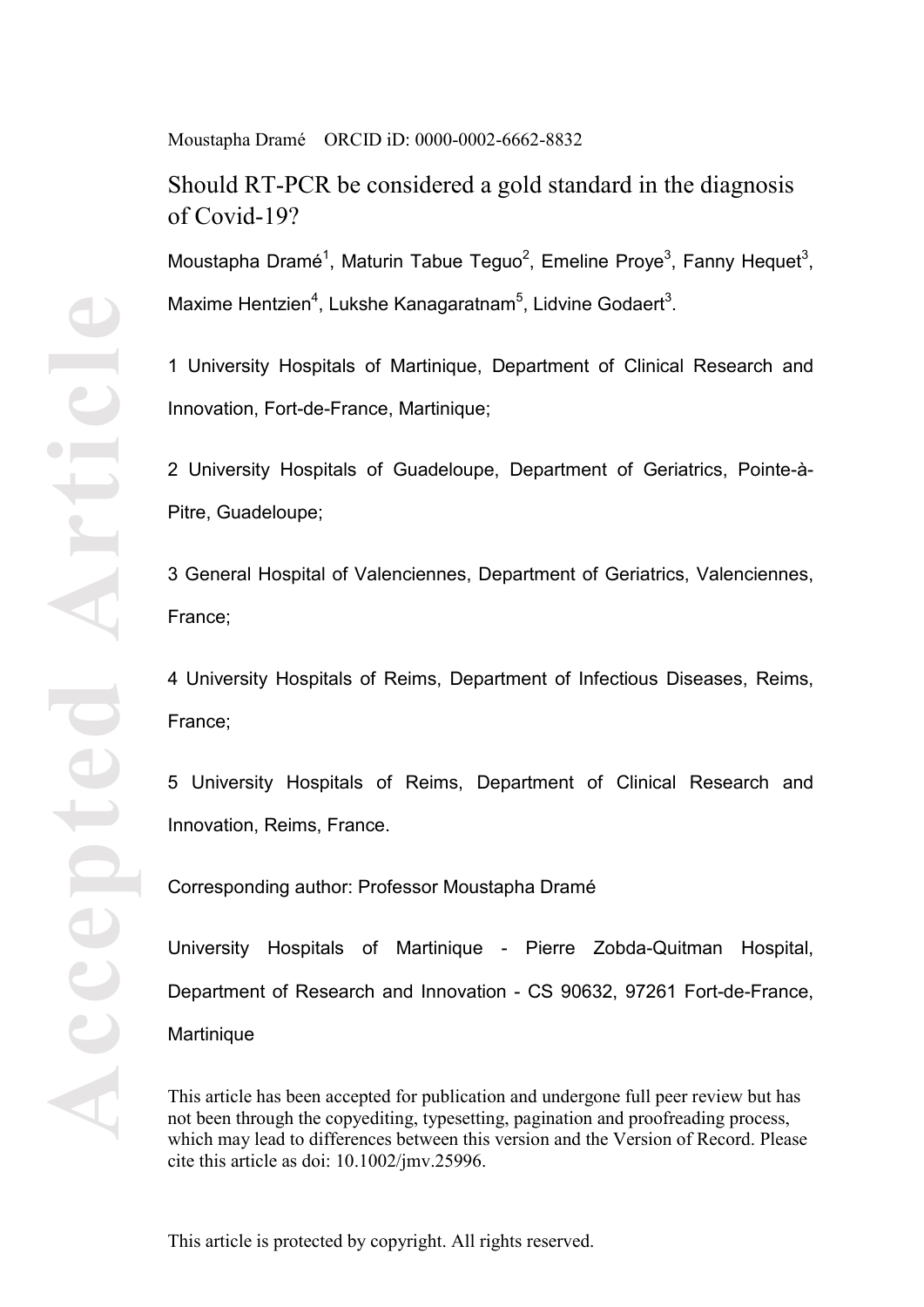Telephone: +596 596 559769

E-mail: moustapha.drame@chu-martinique.fr

Running title: RT-PCR as a gold standard

Keywords: Covid-19; Diagnosis; RT-PCR; Serology; Gold standard

Dear Editor,

To face the new Covid-19 pandemic, the need for early and accurate diagnosis of the disease among suspected cases quickly became obvious for effective management, and for better control of the spread of the disease in the population. Since the beginning of this disease epidemic caused by the severe acute respiratory syndrome coronavirus-2 (SARS-CoV-2), reverse transcriptase polymerase chain reaction (RT-PCR) has routinely been used to confirm diagnosis. However, several authors have pointed out the poor performance of this technique, particularly in terms of sensitivity.<sup>1,2</sup> Indeed, according to some authors, sensitivity could be as low as  $38\%$ <sup>3</sup> (i.e. not better than chance). This made it necessary to find a more sensitive test, given the contagiousness of SARS-CoV-2. We therefore read with great interest the article published in your journal by Cassaniti et al,<sup>4</sup> entitled "*Performance of VivaDiag COVID*-*19 IgM/IgG Rapid Test is inadequate for diagnosis of COVID*-*19 in acute patients referring to emergency room department*". This article deals with the diagnosis of COVID-19 by serology (IgM/IgG) as a complementary approach to RT-PCR to improve its sensitivity. According to these authors,<sup>4</sup> as well as other authors,<sup>5</sup> serology is faster to implement, less expensive, easier to use, and more accessible to staff with no specific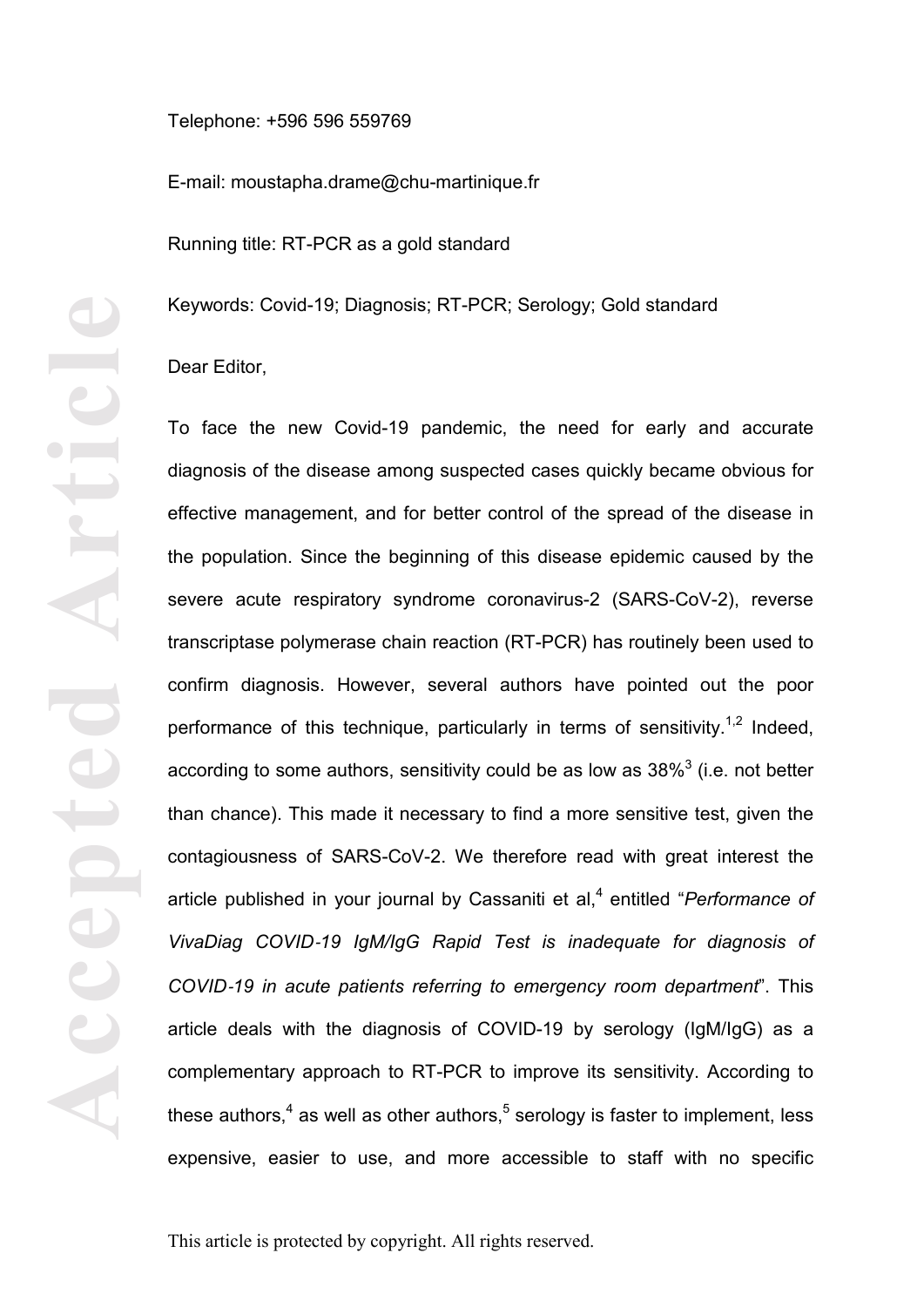**Accepted Article** rticl Accept

laboratory training.<sup>5</sup> The article describes the metrological performances of serology, and compare it with RT-PCR as the gold standard. Using a test as the gold standard when its metrological properties are clearly perfectible raises question from a methodological point of view. Indeed, when an existing test is considered as a reference, this suggests that the test in question is always correct, and that all misclassifications (false negatives, and false positives) are due to the new test. However, the new test (in this case, serology) might be better than the old test (in this case, RT-PCR), but it would be impossible to demonstrate this. Consequently, the new test will never be able to achieve sensitivity of 100%, since it is considered responsible for all misclassifications. The same mistake has also been made by other authors regarding the use of chest computed tomography (CT) scans as a diagnostic method. $6,7$  In this situation, the best strategy would be to measure the degree of agreement (using the Kappa coefficient measures $8$ ) between the two tests, i.e. neither of the two tests is considered to be the reference and therefore, any discrepancies could be linked to either of the tests. Thus, the serology performances presented by Xiang et al  $5$ , are certainly better than those presented in their paper.

The difficulty of using a gold standard is an old debate  $9,10$ , but still relevant nonetheless. In the absence of an accurate reference test, alternative strategies could be to perform the test repeatedly over time, to use the patient's clinical course, or the combination of several tests as the gold standard.

The purpose in writing this contribution is not to discuss the best diagnostic strategy for COVID-19, nor is it to question the results of the authors who used

This article is protected by copyright. All rights reserved.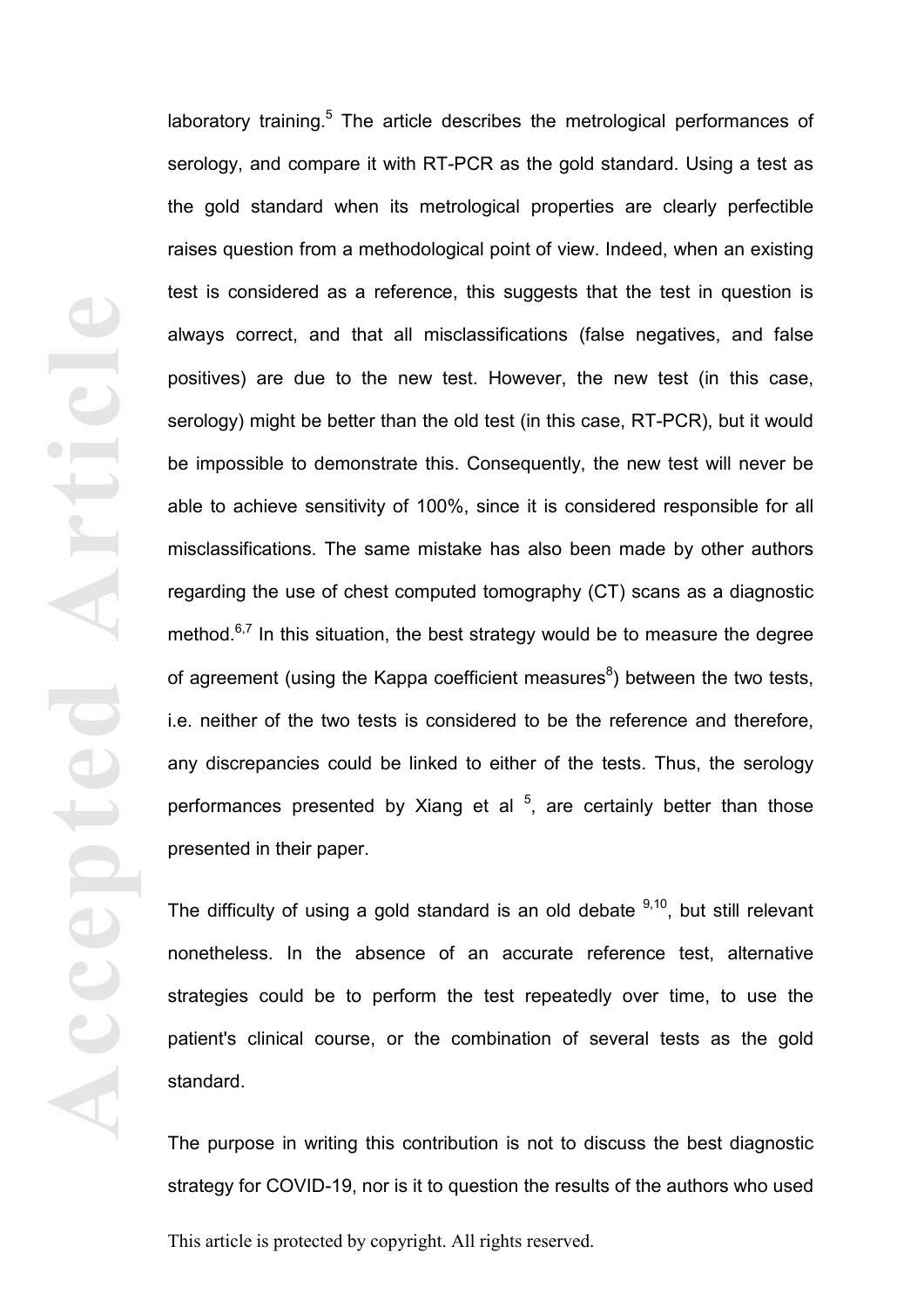RT-PCR as a reference. On the contrary, it purports that their results might actually be even better than those presented.

Funding: None

Conflicts of interest: None to disclose

Acknowledgement: to Fiona Ecarnot, PhD, for editorial assistance

## References

- 1. Liu R, Han H, Liu F, et al. Positive rate of RT-PCR detection of SARS-CoV-2 infection in 4880 cases from one hospital in Wuhan, China, from Jan to Feb 2020. *Clin Chim Acta.* 2020;505:172-175.
- 2. Xie J, Ding C, Li J, et al. Characteristics of Patients with Coronavirus Disease (COVID-19) Confirmed using an IgM-IgG Antibody Test. *J Med Virol.* 2020.
- 3. Liu K, Chen Y, Lin R, Han K. Clinical features of COVID-19 in elderly patients: A comparison with young and middle-aged patients. *J Infect.*  2020.
- 4. Cassaniti I, Novazzi F, Giardina F, et al. Performance of VivaDiag COVID-19 IgM/IgG Rapid Test is inadequate for diagnosis of COVID-19 in acute patients referring to emergency room department. *J Med Virol.* 2020.
- 5. Xiang F, Wang X, He X, et al. Antibody Detection and Dynamic Characteristics in Patients with COVID-19. *Clin Infect Dis.* 2020.